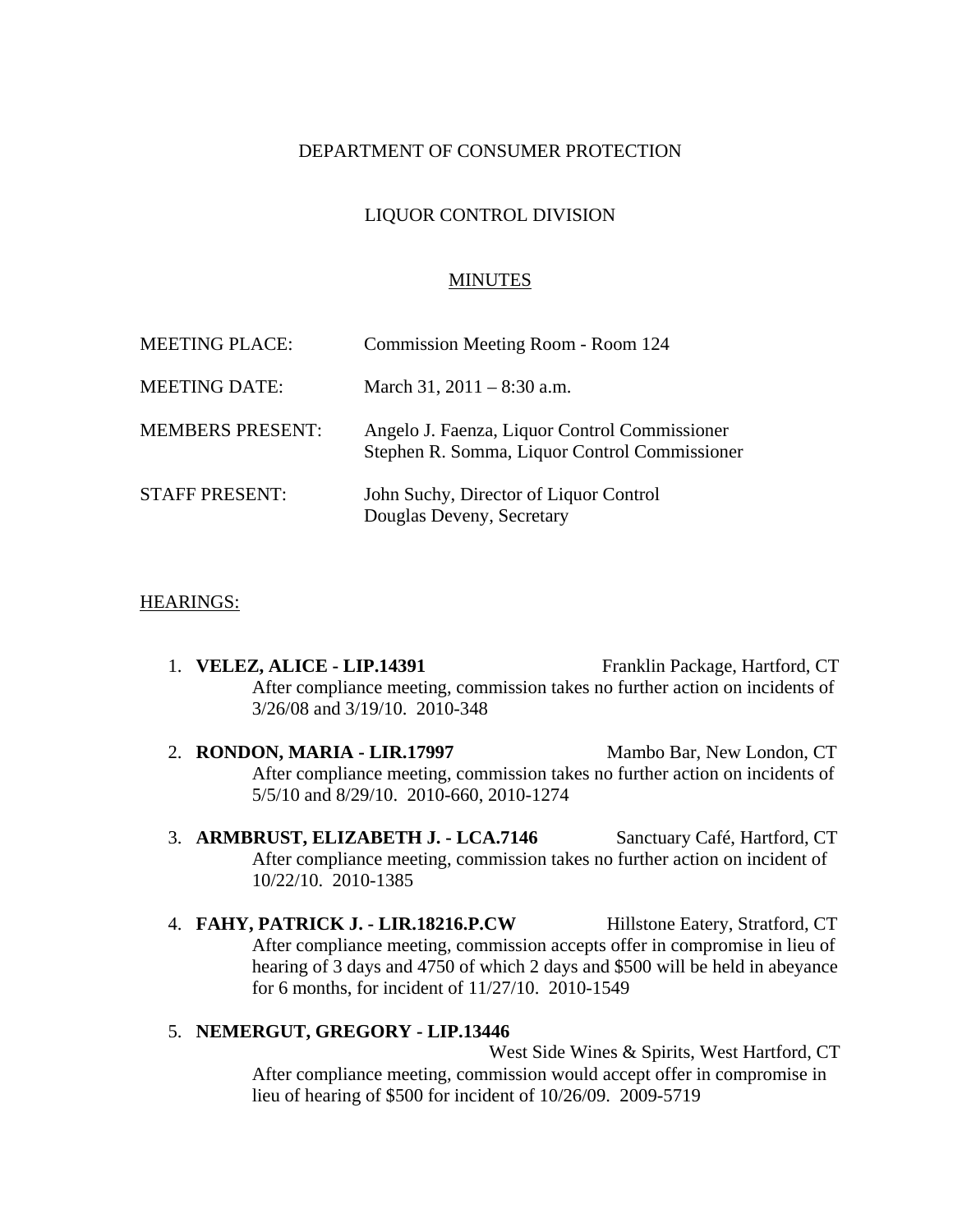Liquor Control Minutes March 31, 2011 Page 2 of 6

> 6. **FROST, JAMES W. - LIR.15630** Courthouse Bar and Grill, Putnam, CT After compliance meeting, commission would accept offer in compromise in lieu of hearing of \$500 for incident of 8/21/10. 2010-914

# 7. **SLIDER, GEORGE - LCA.6582** Telluride, Stamford, CT After compliance meeting, commission would accept offer in compromise in lieu of hearing of 3 days and \$750, of which 2 days and \$500 would be held in abeyance for 6 months, for incident of 6/19/10. 2010-714

- 8. **SIZER, STEPHEN M. LCA.7026** Happy Jack's Sports Bar, Plainfield, CT After compliance meeting, commission would accept offer in compromise in lieu of hearing of 3 days and \$750, of which 2 days and \$250 would be held in abeyance for 6 months, for incident of 5/3/09. 2009-4678
- 9. **PATEL, SANJAY LGB.14314** 7-Eleven Food Store, Enfield, CT After compliance meeting, commission accepts offer in compromise in lieu of hearing of 3 days and \$750, of which 2 days and \$500 will be held in abeyance for 6 months, for incident of 1/22/11. 2011-78
- 10. **KOSAKOWSKI, TODD LCA.6339** Turtle Cove/Hula Hanks, CT Commission grants Attorney Trendowski's request for continuance of compliance meeting. 2010-821, 2010-826

## PROVISIONAL PERMITS:

- **11. CUSTODIO, RAFAEL LGB.14559** D'Felo Grocery, East Hartford, CT Commission approves to issue provisional permit upon receipt of stipulated agreement, \$500 fee, return and approval of CSBI. Commission approved request to waive COD requirements for provisional permit.
- **12. D'ANGELO, MICHAEL LCA.7277** Baccus, Norwalk, CT Commission approves to issue provisional permit upon receipt of stipulated agreement. Endorse patio. Commission approved request to waive COD requirements for provisional permit.
- **13. AKTAS, TANNEL J. LRW.4823** Sultan's Turkish Restaurant, Waterbury, CT Commission approves to issue provisional permit upon receipt of stipulated agreement, successful return of CSBI check, complete application (sections A, #5, 6, 7, 8 & 9), completed section B 12 of application – fire marshal, sales and use tax from DRS, sketch of premises, 8x10 photos of interior and exterior, menu, staff list, equipment list, backer financial affidavit, abandonment affidavit, copy of alien registration card for Cevdet Ozkan. Commission approved request to waive COD requirements for provisional permit.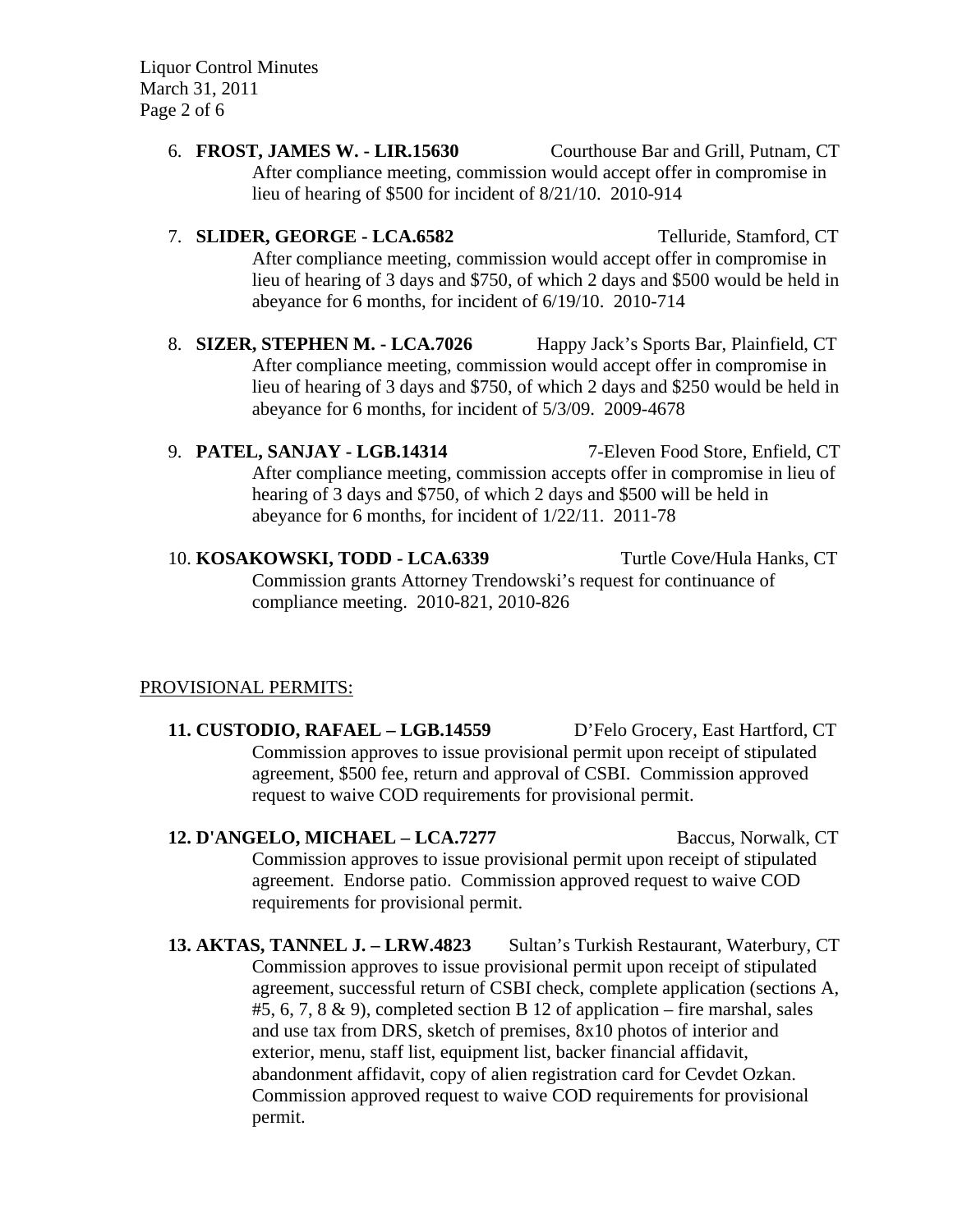Liquor Control Minutes March 31, 2011 Page 3 of 6

## **14. BHANDARI, VISHAL – LIH.1764**

Stamford Plaza Hotel and Conference Center, Stamford, CT Commission approves to issue provisional permit upon receipt of stipulated agreement, \$500 fee, return and approval of CSBI. Commission approved request to waive COD requirements for provisional permit. Commission approved request as outlined in March 21, 2011 letter relating to current and planned operation. Commission approved Leonor Velarde as substitute permittee.

**15. POSADAS, MARCO T. – LIR.18303** Elizabeth's Restaurant, Tariffville, CT Commission approves to issue provisional permit upon receipt of stipulated agreement, \$500 fee, cancel permit LRW.3784, bill of sale, seller's affidavit. Endorse no bar. Commission approved request to waive COD requirements for provisional permit.

## PROVISIONAL PERMIT EXTENSIONS:

16. **DIPIETRO, RAYMOND L. – LIR.18284.P.CW** Zula Restaurant, Hartford, CT Commission approved request to extend provisional permit.

**17. MASCOLO, GERARDO – LIR.18224.P.CW** Tappo, Stamford, CT Commission approved request to extend provisional permit.

#### FINAL PERMITS:

- 18. **SYNERGISTIKS INC LTR.180** Johnstown, PA Commission approved to issue final permit.
- **19. DONG, XUEFANG LRW.4794** Fu Ji Buffet, Manchester, CT Commission approves to issue final permit upon receipt of lease in name of LLC. Endorse no bar.
- 20. **MILLAN, YOSELIN LGB.14637** Ashley Food Market, Bridgeport, CT Commission approves to issue final permit upon receipt of LGB.14267 for cancellation, copy of lease in name of LLC, seller's affidavit, FEIN, LLC articles of organization, proof of filing LLC docs with secretary of state's office.
- 21. **THREE CROWNS WINES AND SPIRITS INC LIW.657** Bridgeport, CT Commission approves to issue final permit when in receipt of trade name and business phone number.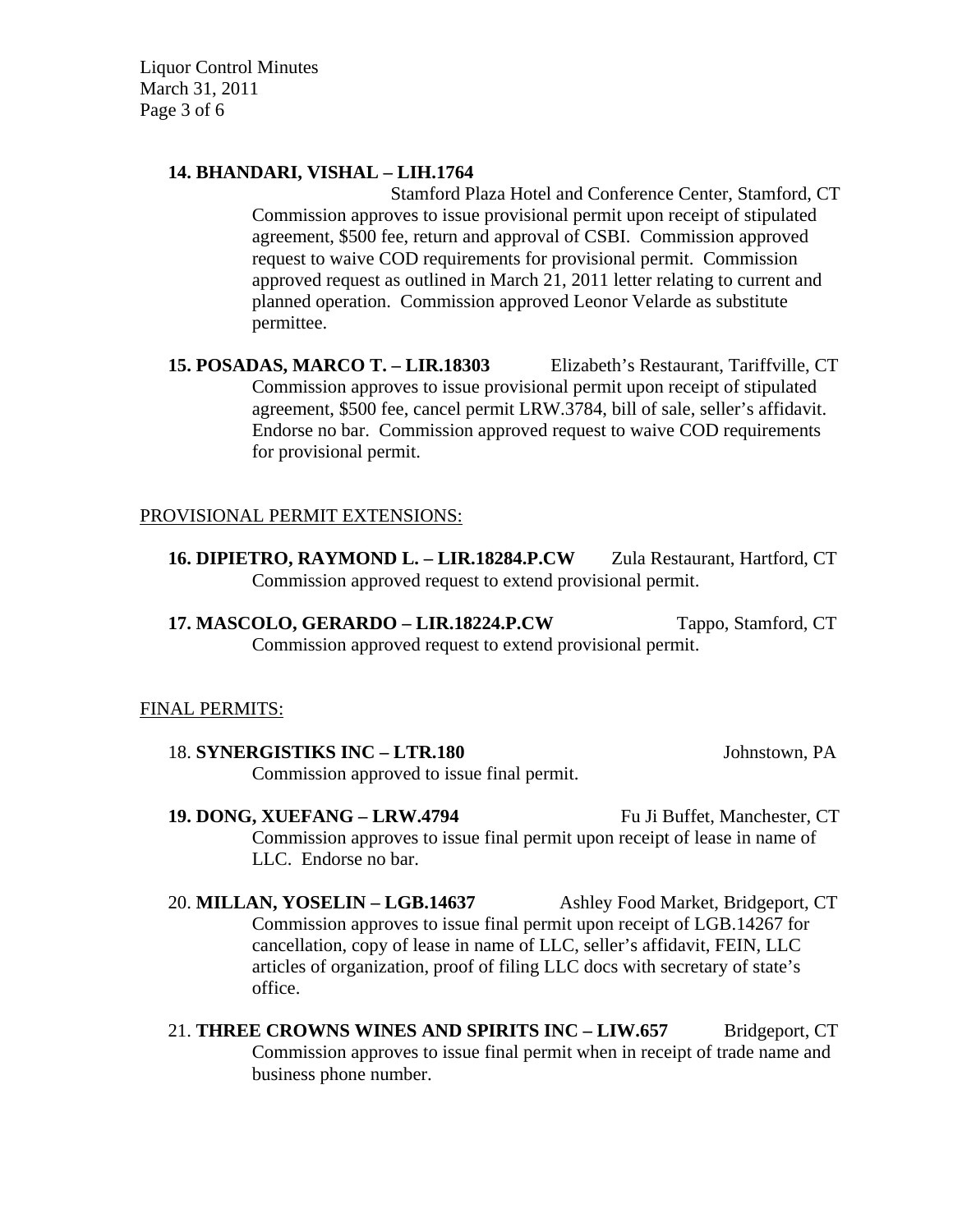Liquor Control Minutes March 31, 2011 Page 4 of 6

- 22. **ORTEGA, PABLO LIR.18304** Ortega's Mexican Restaurant, Clinton, CT Commission approved to issue final permit.
- 23. **NATH, PRAKASH LIR.18129** Navaratna, Stamford, CT Commission approved to issue final permit. Endorse service bar only and patio.
- 24. **DITACCHIO, DIANA M. LRB.1815** The Whole Enchilada, Guilford, CT Commission approves to issue final permit when in receipt of LLC documentation and proof of filing LLC with secretary of states office. Endorse no bar. NOTE: permit must be issued by 4/26/11.
- 25. **PANCHAL, SATISH LIP.14780** Manchester Discount Liquor, Manchester, CT Commission approves to issue final permit when in receipt of bill of sale, seller's affidavit, cancel LIP.13789, signed copy of lease in name of LLC, proof of filing LLC (backer) with secretary of state's office.
- 26. **SHAH, BHADRESH J. LGB.14572** H&B Market, Griswold, CT Commission approves to issue final permit when in receipt of publication notice. Commission approved application for transfer of interest and Gita Patel as substitute permittee.
- 27. **HAWLI, ELIAS G. LIR.18258** Bambu, Danbury, CT Commission approves to issue final permit when in receipt of publication notice, FEIN, 8x10 photos of exterior and interior (including 2 dining rooms, barroom, effective separation of barroom and dining room, kitchen).
- 28. **GAFFNEY, DYLAN LIR.18250** Lyric Café, New London, CT Commission approved to issue final permit. Endorse no bar and interior access.
- 29. **CESTA, SUSAN E. LIH.1775.P.CW-A** The Falls Village Inn, Falls Village, CT Commission approves to issue final permit when in receipt of publication notice. Endorse patio. NOTE: permit must be issued by 5/12/11.
- 30. **LONGO, SUZANNE LCA.7265.P.CW** Tucker Dans Tavern, Norwalk, CT Commission approves to issue final permit when in receipt of publication notice. Endorse patio. NOTE: permit must be issued by 4/17/11.
- 31. **GOTSIS, ANDREAS LRW.3453** Branford Tnhse Restaurant, Branford, CT Commission approves request for removal from 91 North Main Street to 18 North Main Street. Endorse no bar.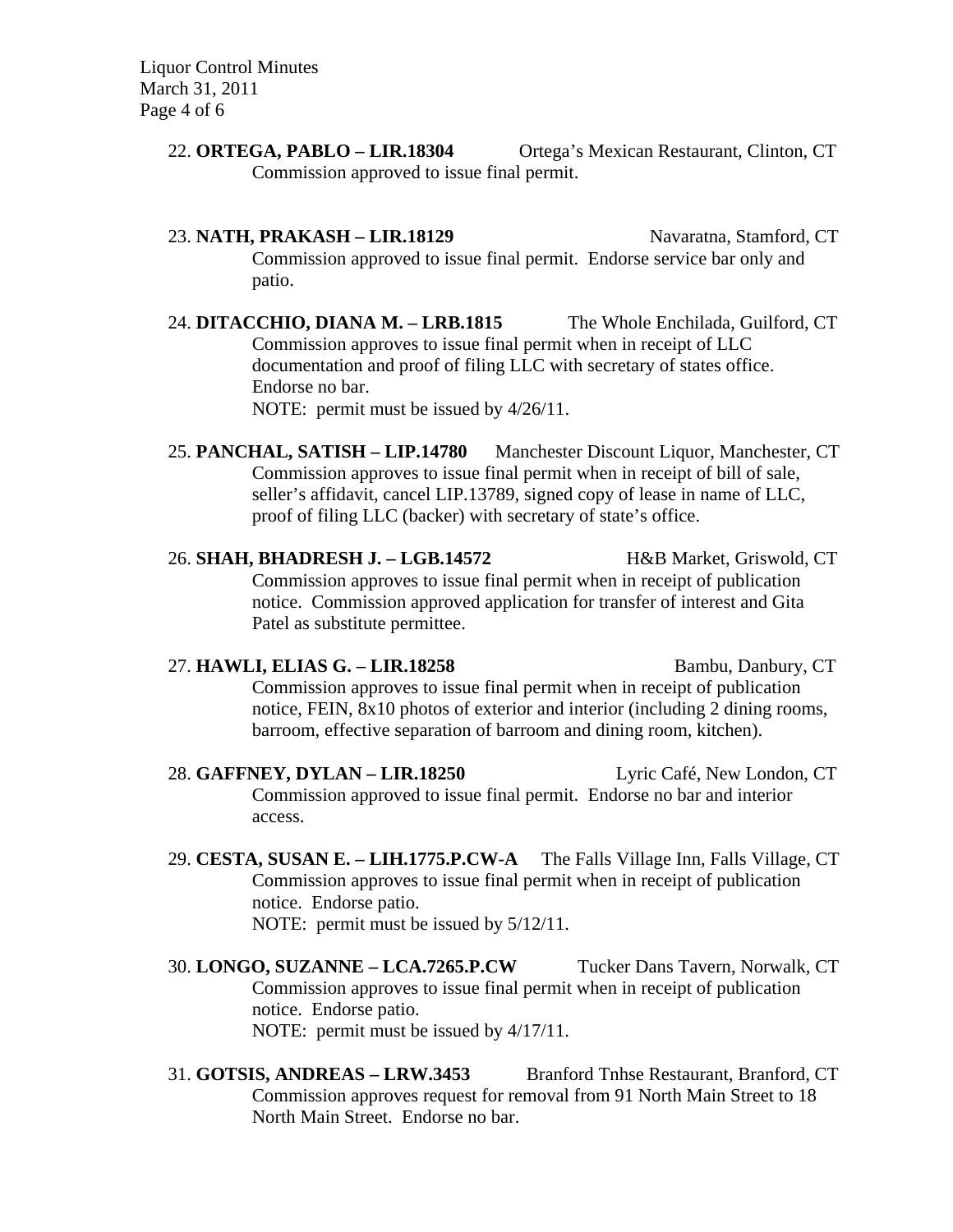Liquor Control Minutes March 31, 2011 Page 5 of 6

## OTHER:

## 32. **SAVALIA, DILIP C. – LGB.13808** Dada Deli LLC, Waterbury, CT Commission approved application for transfer of interest.

#### 33. **REINOSO, JUAN J. – LRW.3103**

East Haven Village Restaurant, East Haven, CT Commission approved application for transfer of interest.

## **34. KASTNER, HARRY G. JR. – LCA.5072**

Southington Country Club, Southington, CT Commission endorses permit with permanent extension of use upon receipt of 8x10 photos of completed interior.

35. **ZIADA, JOHN S. – LCA.5349** Z's Corner Café, West Haven, CT Commission approved request for patio from 4/15/11 through 10/15/11.

## 36. **SCARDERA, MARK S. – LIP.13035**

Coastal Wine & Spirit Company, Branford, CT Commission endorses permit with permanent extension of use.

37. **MARQUES, JOSEPH L. – LIR.14874** Torreira Restaurant, Beacon Falls, CT Commission approved application for transfer of stock and Caroline Marques as substitute permittee.

#### 38. **ZIMEI, MARIA T. – LIR.18307** The Gathering, Manchester, CT

Commission approved request to amend permit type from LIR to LRW and transfer fees. NEED: new permit number, re-placard, stipulated agreement, proof right of

occupancy for backer LLC, \$600.00 (\$500 provisional permit fee and \$100 filing fee).

39. **BLADES, GEORGIA – LCS.764** Lime Rock Park, Lakeville, CT Commission approved request to amend backer to Lime Rock Park LLC. Commission approved Georgia Blades as substitute permittee. Commission approved provisional permit when in receipt of stipulated agreement, bill of sale, successful return and review of CSBI for John Barber. Endorse patio and 2 ACBs.

#### 40. **PATEL, JAMANADAS – LIP.14804** Cork & Keg, Naugatuck, CT

Commission approved request to amend application to show removal from 436 Rubber Ave to 430 Rubber Ave.

Department to issue removal placard and new application placard for new proposed location. Prior to removal application being approved, applicant must demonstrate right to occupy at current permit premises location (436 Rubber Ave).